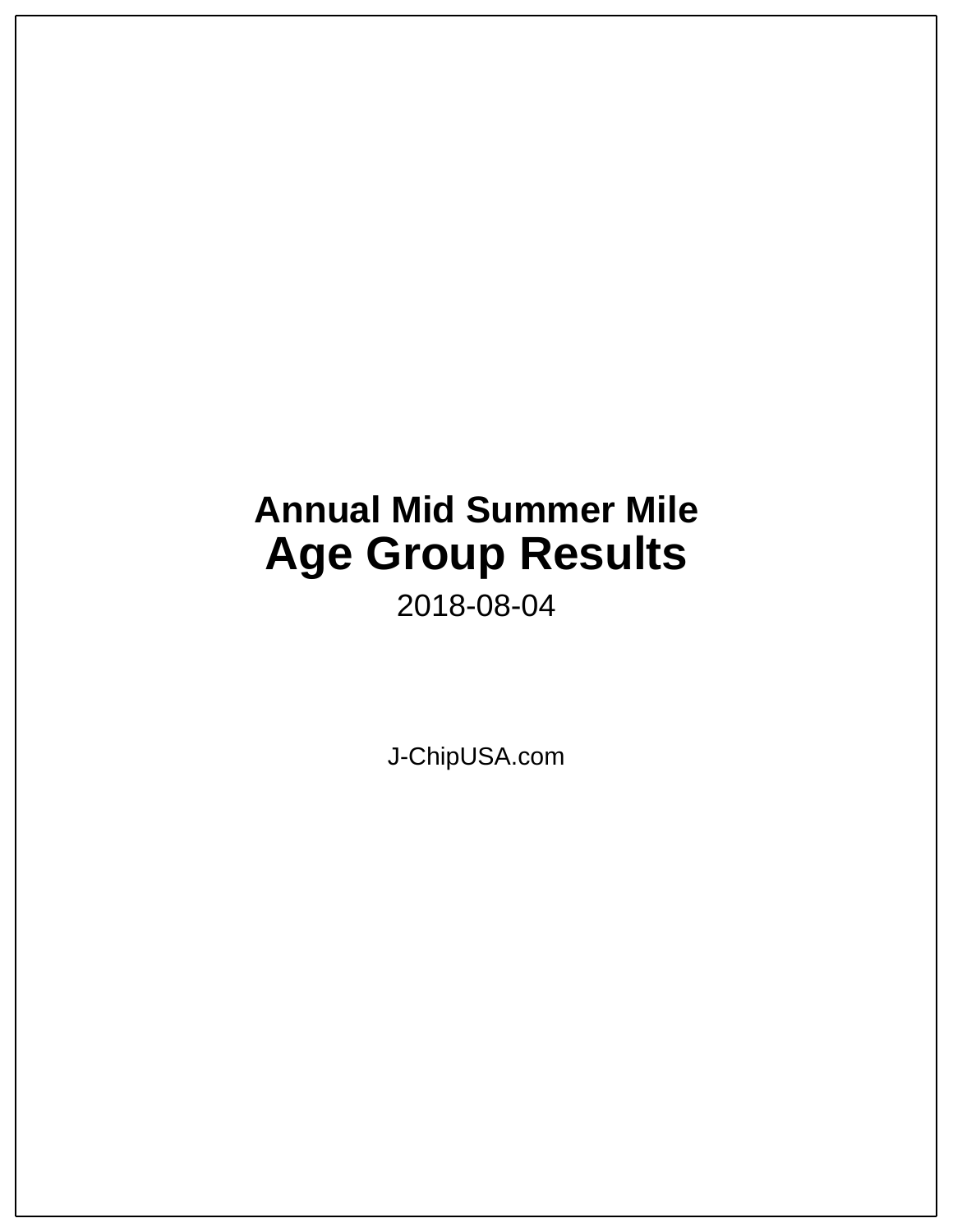# **1 MIle Open Championshio F1-14**

| <b>Bib Name</b>     | City, State | Age Gen | <b>Finish</b> |                | AG OA FO     |      |
|---------------------|-------------|---------|---------------|----------------|--------------|------|
| 48 Sakowicz, Summer | Ni. NJ      | 13 —    | 0:25:31.2     |                | $\mathsf{R}$ | - 18 |
| 47 Sles, Kasey      | Nj, NJ      | 14      | 0:29:26.4     | $\overline{2}$ | 14           | 30   |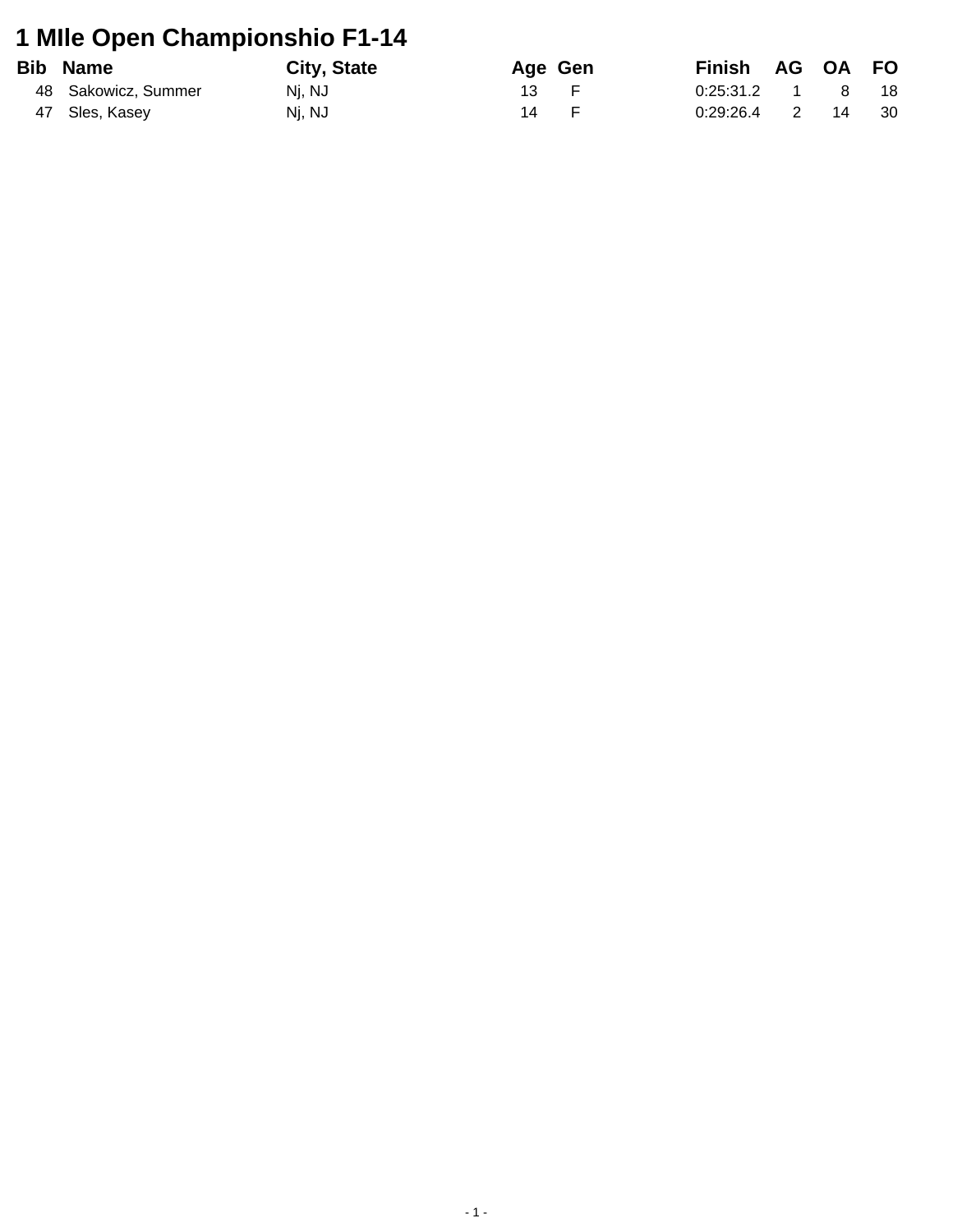### **1 MIle Open Championshio F15-19**

| Bib | <b>Name</b>       | City, State    | Age Gen |   | <b>Finish</b> | AG | OΑ | <b>FO</b>      |
|-----|-------------------|----------------|---------|---|---------------|----|----|----------------|
| 16  | Griswald, Molly   | Freehold, NJ   | 19      |   | 0:22:14.9     |    |    | $\overline{4}$ |
| 57  | Goldthorpe, Megan | New Jersey, NJ | 18      | F | 0:22:17.3     | 2  | 2  | -5             |
|     | Colasurdo, Alexis | Toms River, NJ | 19      | F | 0:24:43.9     | 3  | 4  | 13             |
| 22  | Nulty, Kelly      | Verona, NJ     | 15      |   | 0:25:24.2     | 4  |    | 17             |
| 51  | Mortimer, Kirsten | Nj, NJ         | 19      | F | 0:25:43.6     | 5. | 9  | 19             |
| 30  | Biladeau, Kelly   | New JErsey, NJ | 19      | F | 0:30:45.0     | 6  | 16 | 34             |
| 29  | Berry, Megan      | New Jersey, NJ | 19      |   | 0:40:06.2     |    | 23 | 52             |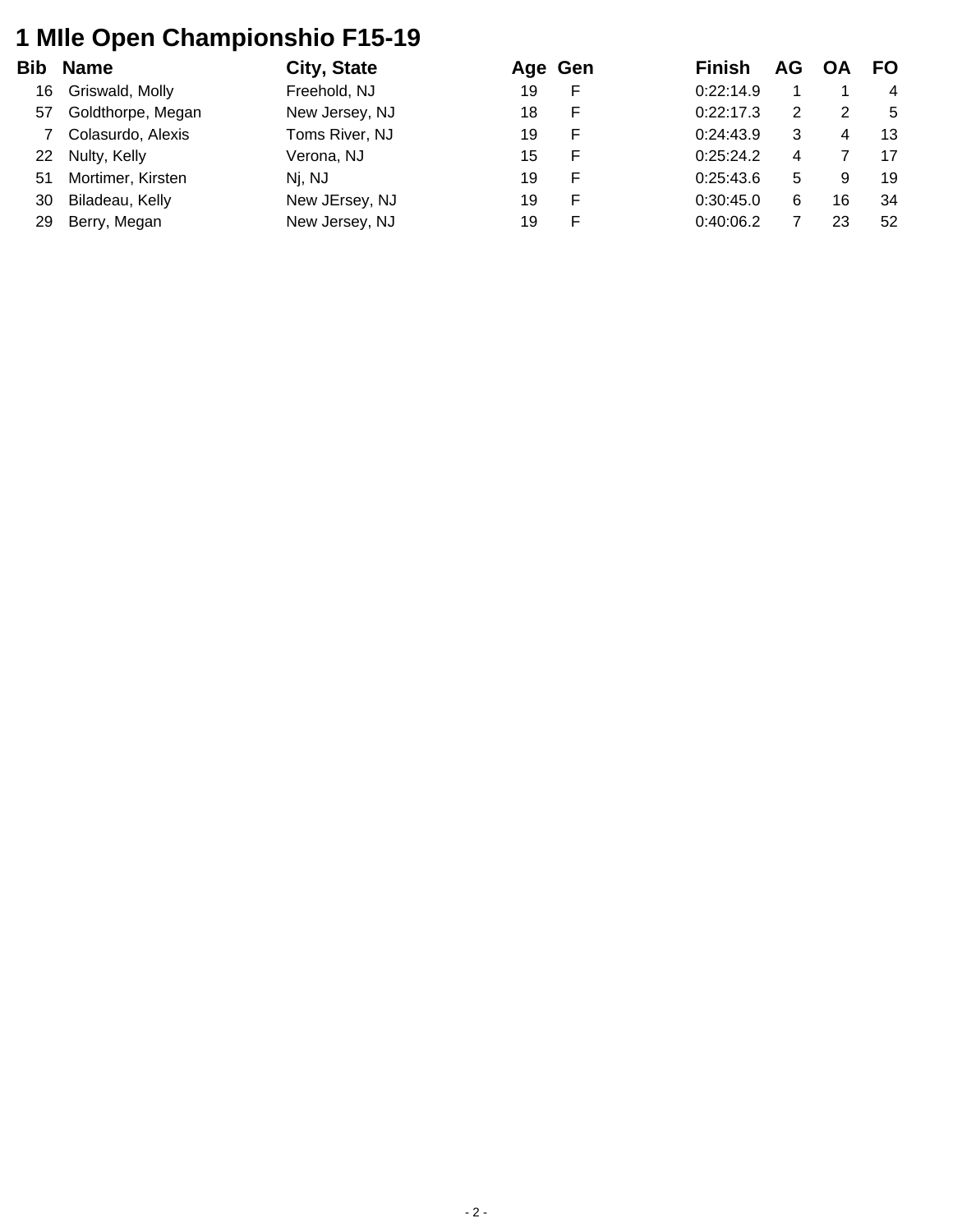### **1 MIle Open Championshio F20-29**

| Bib | <b>Name</b>        | City, State       |    | Age Gen | <b>Finish</b> | AG                   | OΑ | <b>FO</b> |
|-----|--------------------|-------------------|----|---------|---------------|----------------------|----|-----------|
| 61  | Mahon, Kaitlyn     | Nj, NJ            | 22 |         | 0:23:19.1     |                      | 3  |           |
| 46  | Stearns, Kaitlin   | Nj, NJ            | 20 | F       | 0:25:03.9     | $\mathbf{2}^{\circ}$ | 5  | 15        |
| 11  | D'Angelo, Lauren   | West Caldwell, NJ | 20 | F       | 0:25:20.9     | 3                    | 6  | 16        |
| 50  | Ejnset, Iona       | Nj, NJ            | 20 |         | 0:27:26.1     | 4                    | 10 | 21        |
| 23  | Palmasano, Nicole  | Belvidere, NJ     | 24 | F       | 0:29:05.1     | 5.                   | 13 | 28        |
| 13  | Fortuna, Cassandra | Philipsburg, NJ   | 24 | F       | 0:29:57.4     | 6                    | 15 | 32        |
| 27  | Grossman, Grace    | Nj, NJ            | 20 |         | 0:39:40.1     |                      | 22 | 51        |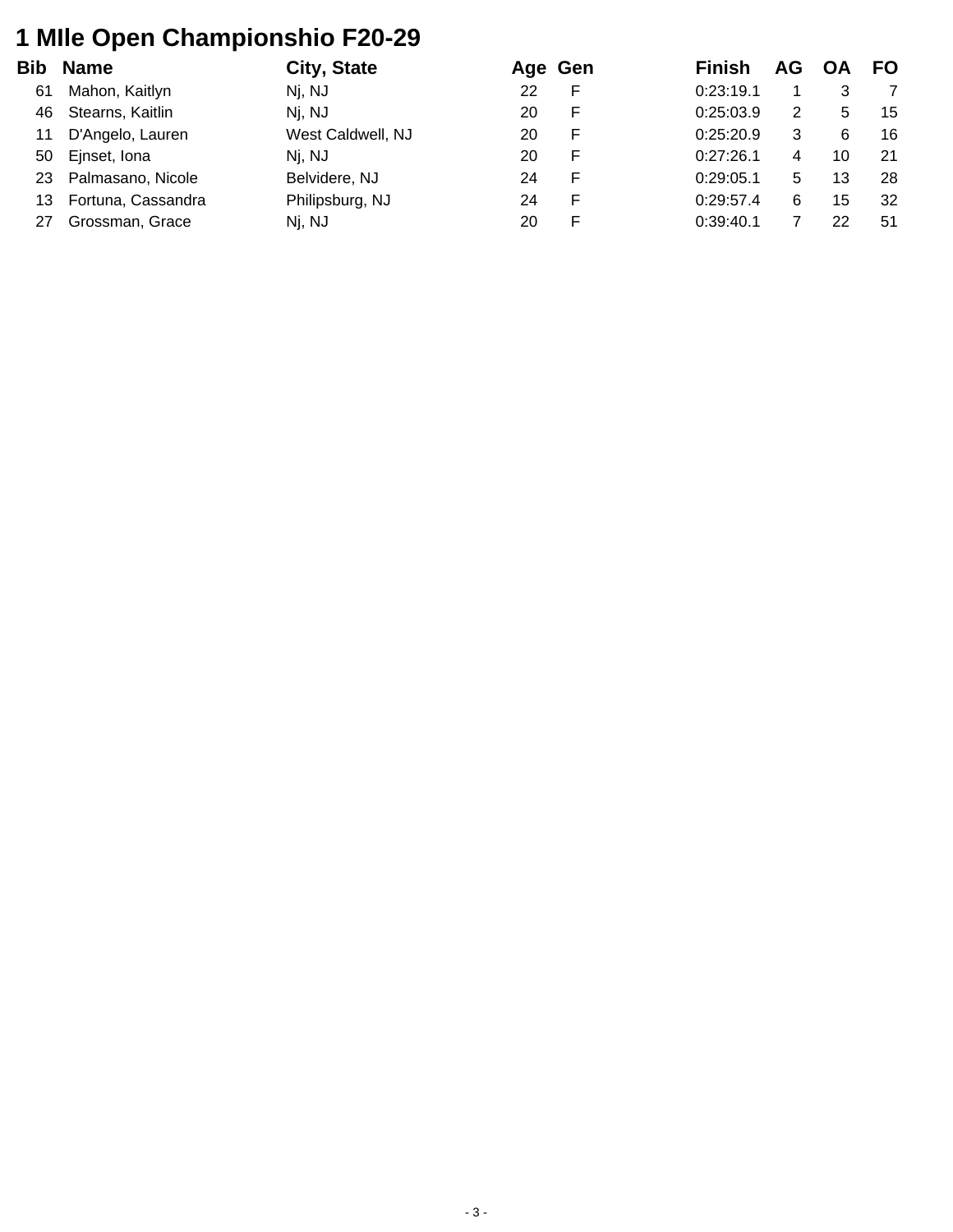# **1 MIle Open Championshio F30-39**

| <b>Bib Name</b>      | City, State    |      | Age Gen        | Finish AG OA FO |                |    |      |
|----------------------|----------------|------|----------------|-----------------|----------------|----|------|
| 52 Brow, Rebecca     | New Jersey, NJ | 31 F |                | $0.28.57.7$ 1   |                | 12 | 27   |
| 43 Schittone, Teresa | Nj, NJ         | 30   | $\overline{F}$ | 0.32:20.3       | $\overline{2}$ | 18 | - 38 |
| 18 Lopez, Karen      | Bear, DE       | 34   | - F            | 0:33:20.7       | $\mathbf{3}$   | 20 | -41  |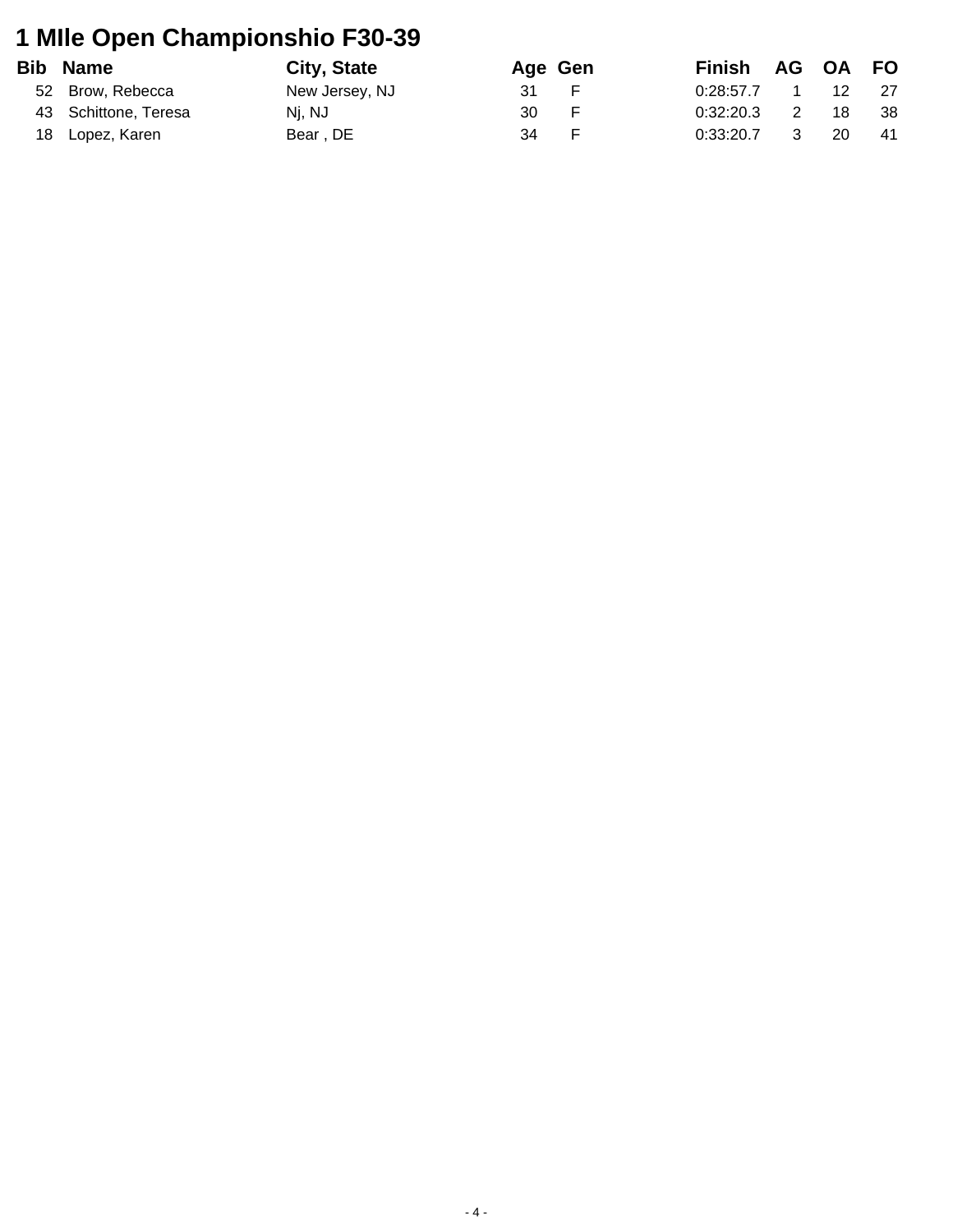### **1 MIle Open Championshio F40-49**

| <b>Bib Name</b>       | <b>City, State</b> | Age Gen | Finish AG OA FO     |  |      |
|-----------------------|--------------------|---------|---------------------|--|------|
| 56 Aromando, Michelle | New Jersey, NJ     | 44 F    | $0:28:17.3$ 1 11 23 |  |      |
| 8 Conatan, Erin       | Alexandria, VA     | 45 F    | $0:32:11.2$ 2 17    |  | - 37 |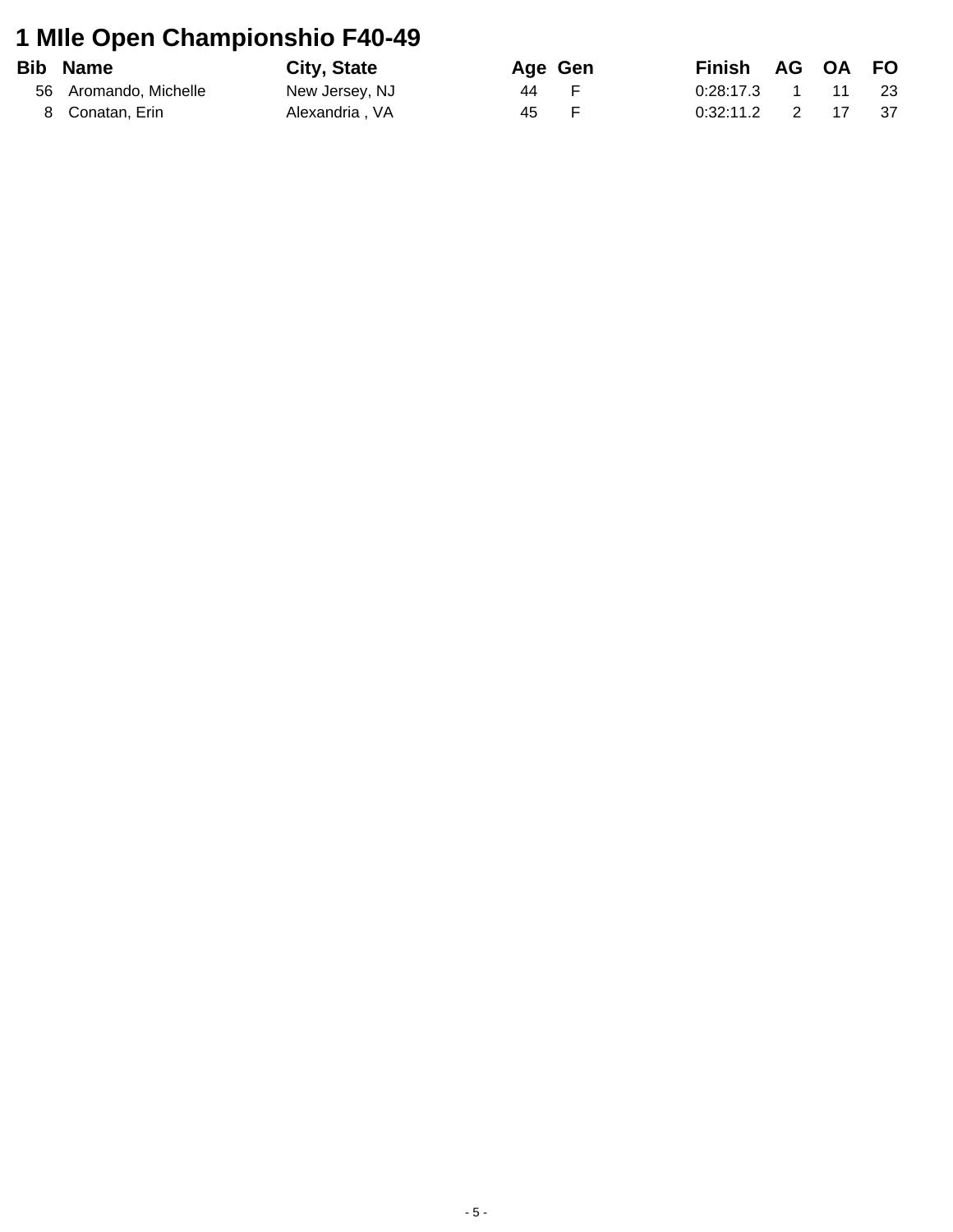### **1 MIle Open Championshio F50-59**

| <b>Bib Name</b>         | City, State | Age Gen | Finish AG OA FO |  |       |
|-------------------------|-------------|---------|-----------------|--|-------|
| 2 Handschuch. Elizabeth | Heath. TX   | 54 F    | $0.32:27.7$ 1   |  | 19 39 |
| 40 A, Patricia          | Nj, NJ      | 57 F    | 0:52:14.8 2     |  | 24 53 |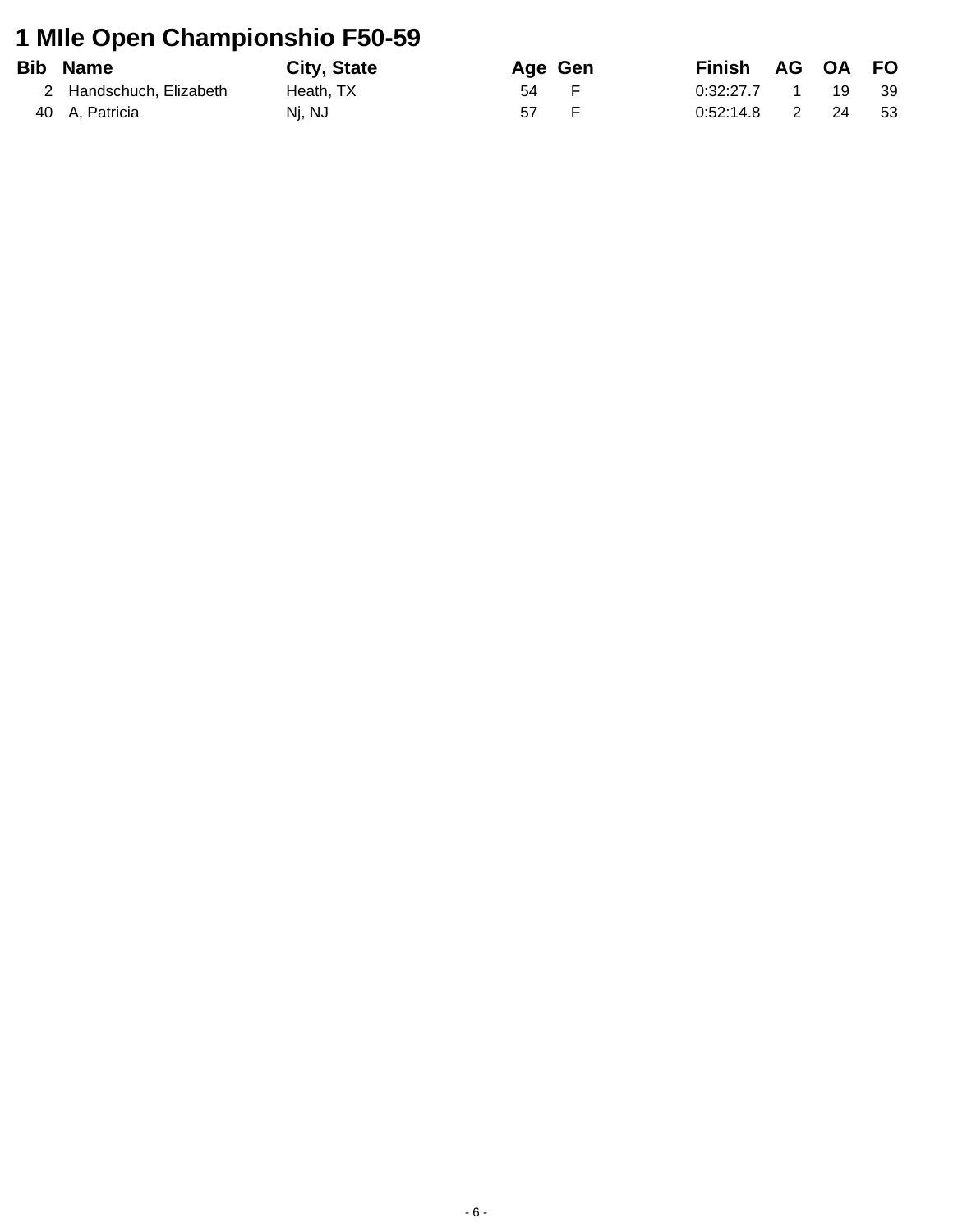### 1 Mile Open Championshio F60-69

| <b>Bib Name</b>    | City, State | Age Gen | Finish AG OA FO     |  |  |
|--------------------|-------------|---------|---------------------|--|--|
| 42 Rinderer, Sandy | Nj, NJ      | 66 F    | $0.33.31.2$ 1 21 42 |  |  |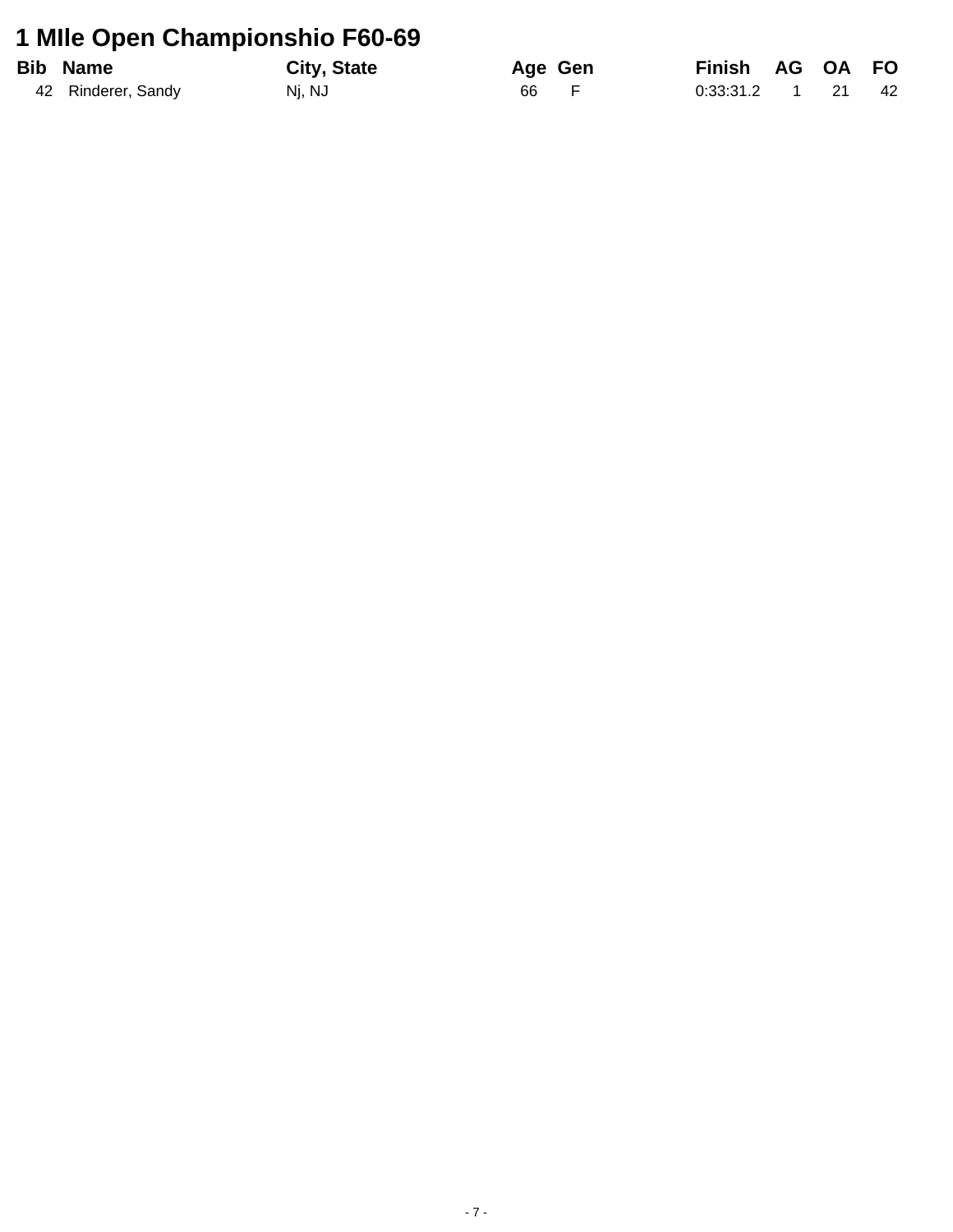### 1 Mile Open Championshio M1-14

| <b>Bib Name</b>    | <b>City, State</b> |      | Age Gen | Finish AG OA FO      |  |  |
|--------------------|--------------------|------|---------|----------------------|--|--|
| 9 Conatan, William | Alexandria, VA     | 13 M |         | 0:28:22.7  1  13  24 |  |  |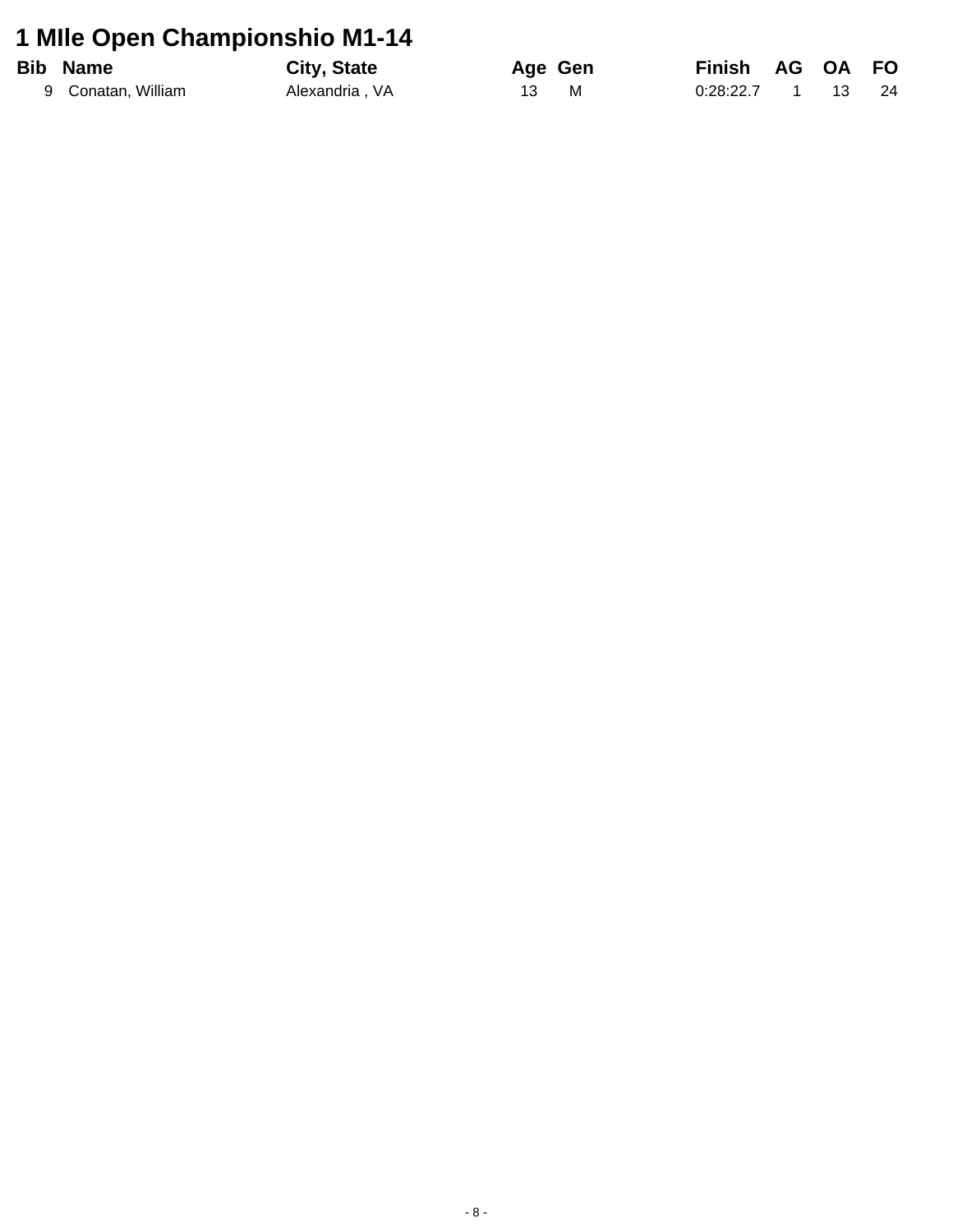### **1 MIle Open Championshio M15-19**

|    | <b>Bib Name</b>        | City, State |    | Age Gen | Finish    |                | AG OA FO |                |
|----|------------------------|-------------|----|---------|-----------|----------------|----------|----------------|
|    | 15 Garvin, Christopher | Belair, MD  |    | м       | 0:21:37.9 |                |          | $\overline{2}$ |
|    | 49 Johnson, Dale       | Nj, NJ      | 19 | м       | 0:21:54.3 | 2              | - 3      | $\mathbf{3}$   |
| 39 | Burrows, Eddie         | Nj, NJ      | 15 | м       | 0:23:55.2 |                |          |                |
| 28 | Berny, Hunter          | Nj, NJ      | 19 | м       | 0:38:41.3 | $\overline{4}$ | 29       | 50             |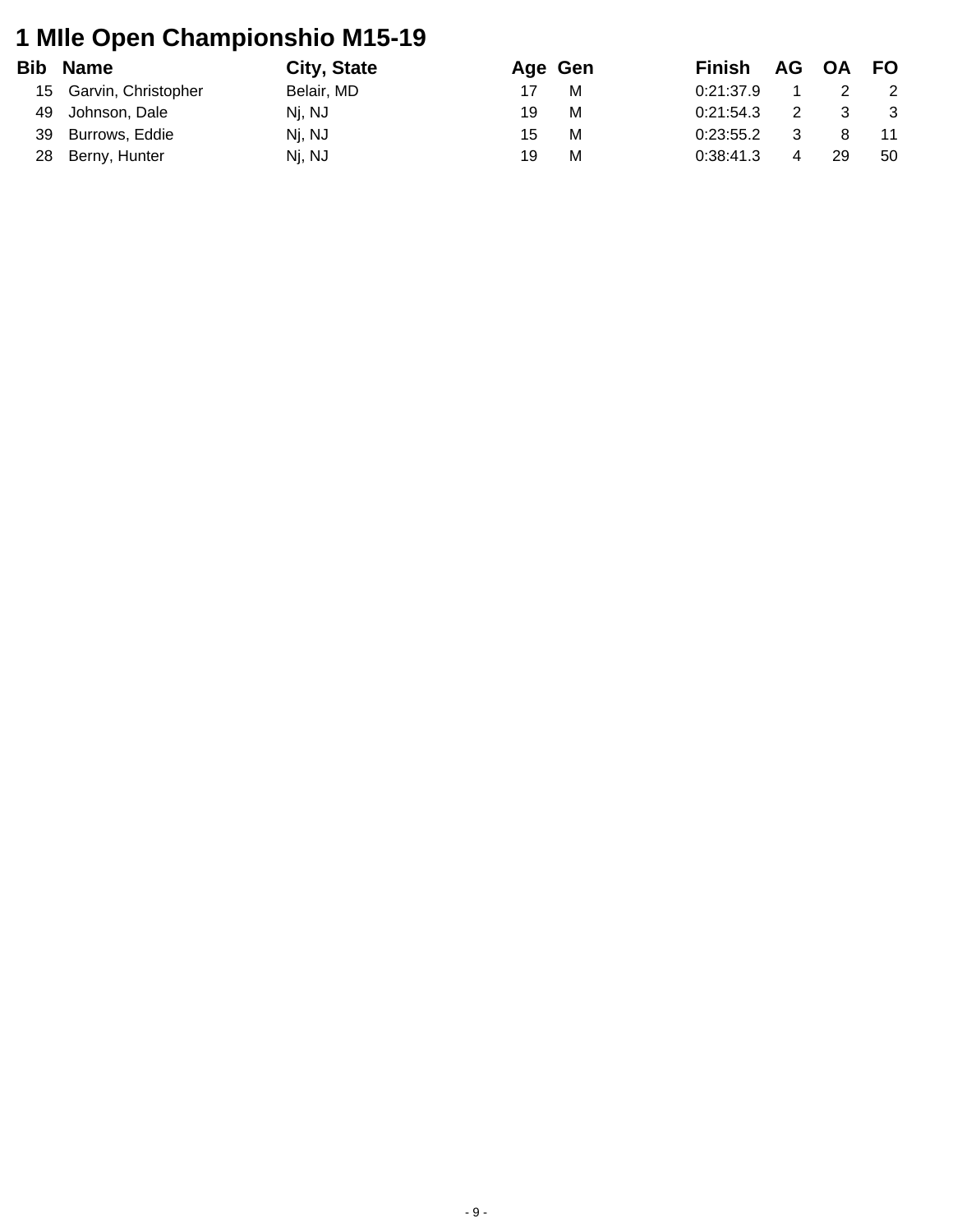### 1 Mile Open Championshio M20-29

| <b>Bib Name</b>    | City, State    | Age Gen | Finish AG OA FO |  |     |
|--------------------|----------------|---------|-----------------|--|-----|
| 54 Hausmann, Shane | New Jersey, NJ | 27 M    | $0.23.29.9$ 1 6 |  | - 9 |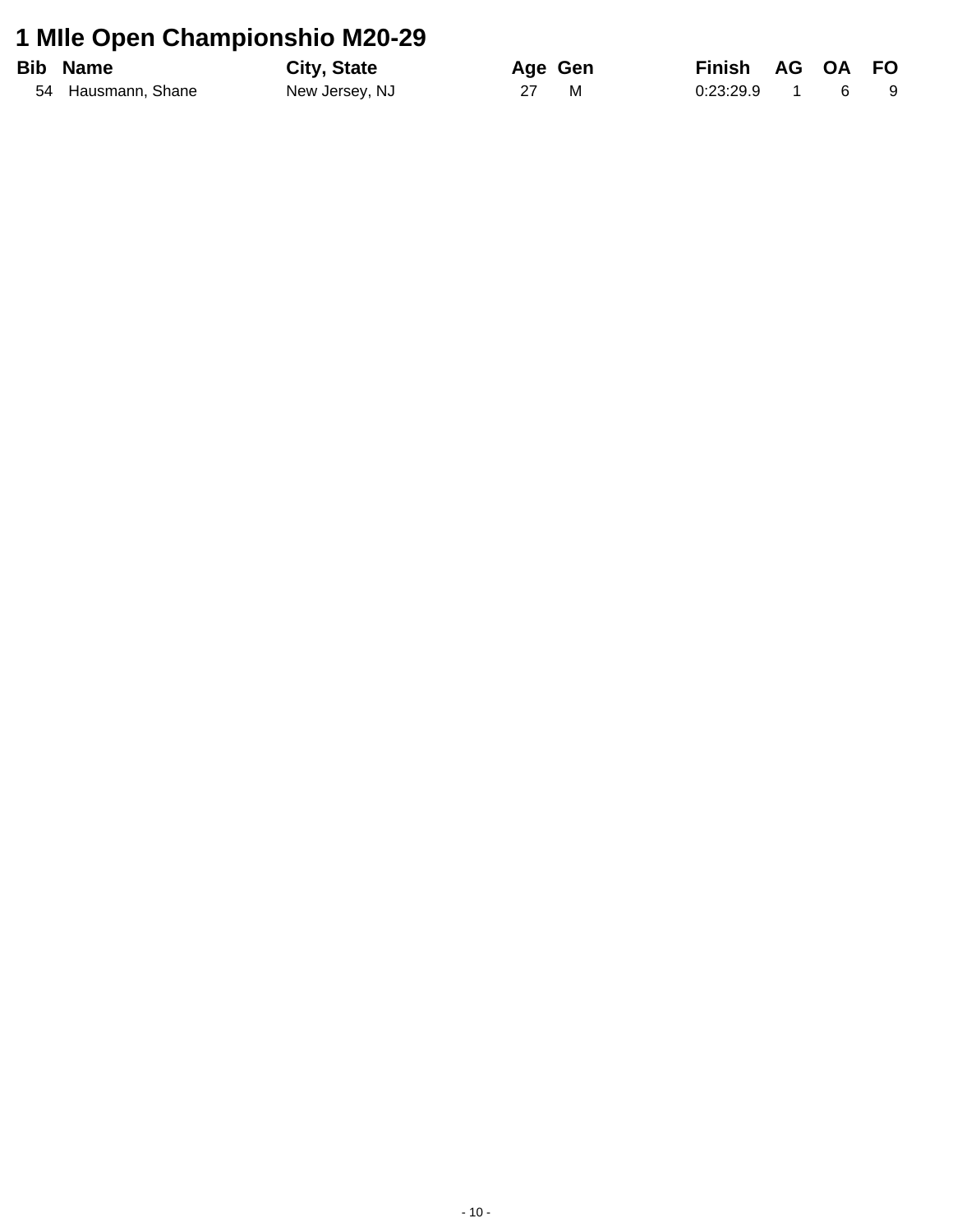### 1 Mile Open Championshio M30-39

| <b>Bib Name</b>   | <b>City, State</b> |     | Age Gen | Finish AG OA FO   |  |  |
|-------------------|--------------------|-----|---------|-------------------|--|--|
| 31 Ferriera, Matt | Nj, NJ             | -32 | M       | $0:23:04.5$ 1 4 6 |  |  |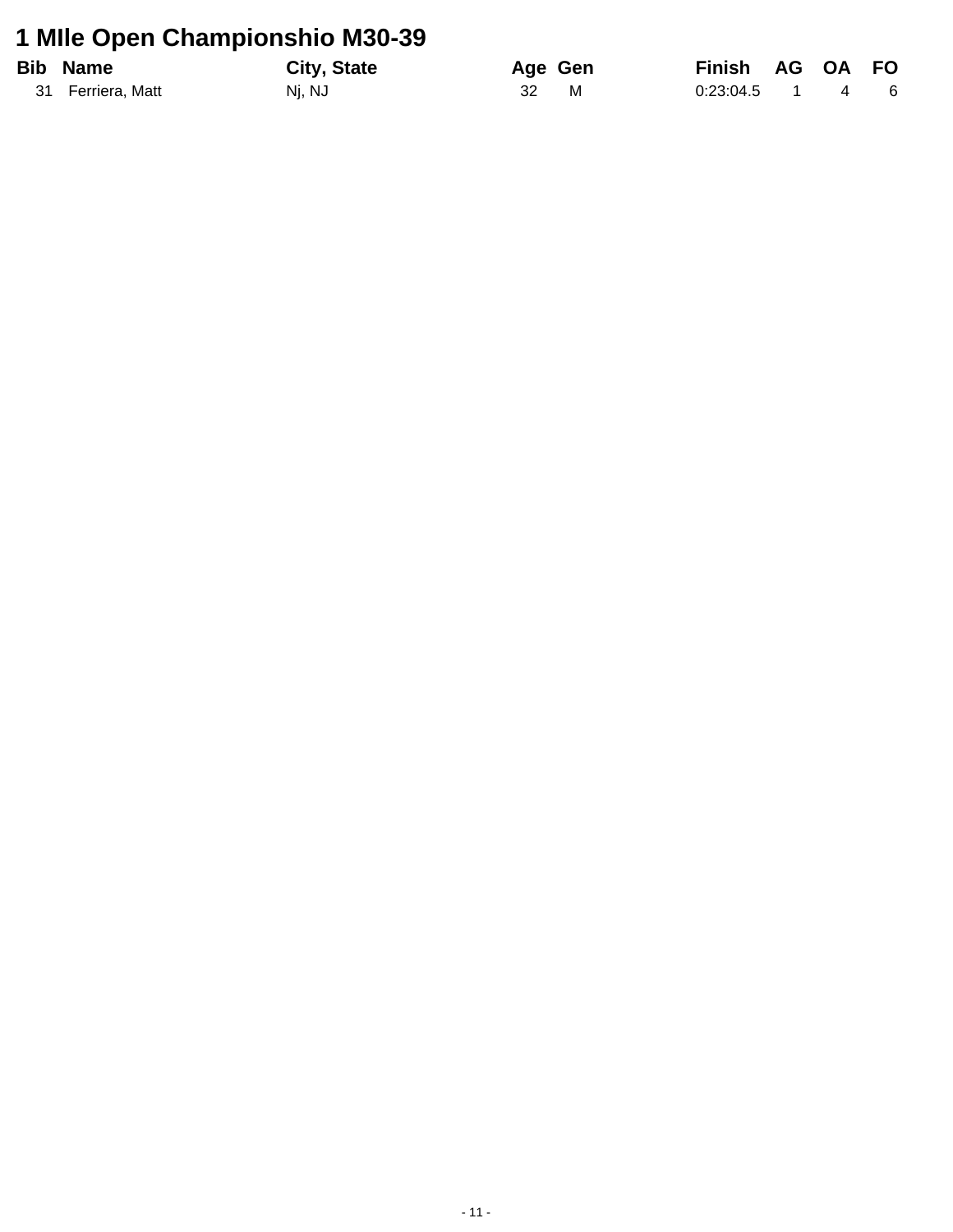### **1 MIle Open Championshio M40-49**

| Bib | <b>Name</b>      | City, State    | Age Gen | <b>Finish</b> |                | AG OA FO |    |
|-----|------------------|----------------|---------|---------------|----------------|----------|----|
| 60  | Coyne, Robert    | New Jersey, NJ | 49<br>м | 0.26.30.8     |                | 11       | 20 |
| 33  | Capuzzo, Paul    | Nj, NJ         | 45<br>м | 0:29:16.1     |                | 16       | 29 |
|     | 45 Brandao, Tony | Nj, NJ         | M<br>49 | 0:30:35.9     |                | 18       | 33 |
| 20  | Morris, Michael  | Rumsey, NJ     | м<br>45 | 0.33.20.6     | $\overline{4}$ | 21       | 40 |
| 26  | Esler, Tim       | Nj, NJ         | М<br>49 | 0:35:35.1     | 5              | 25       | 46 |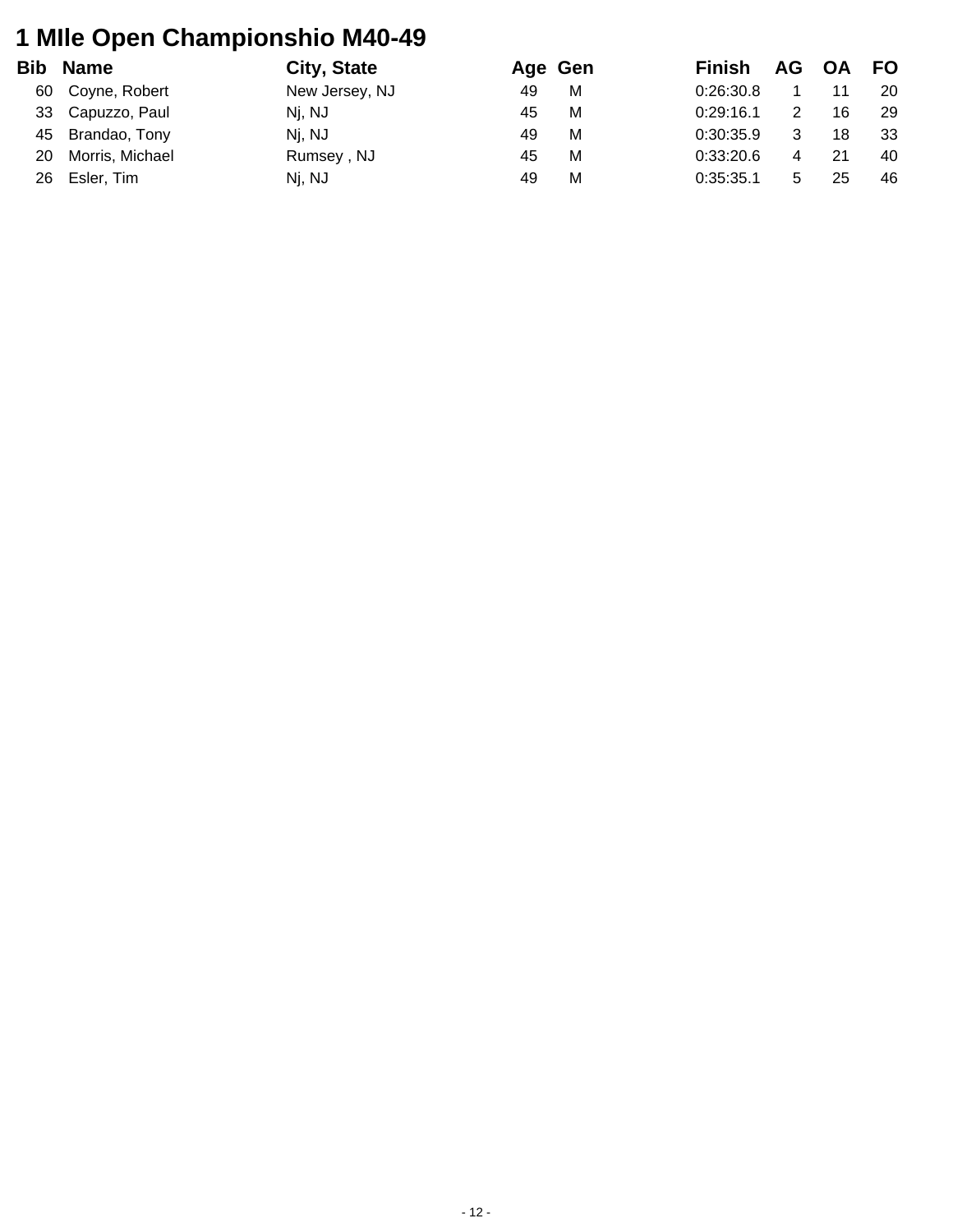### **1 MIle Open Championshio M50-59**

| <b>Name</b>       | City, State          |    |   | <b>Finish</b> | AG |    | FO. |
|-------------------|----------------------|----|---|---------------|----|----|-----|
| Degroat, Andrew   | Nj, NJ               | 50 | M | 0.23.26.6     |    | 5  | -8  |
| Donnelly, Brian   | Manahawkin, NJ       | 57 | M | 0:23:41.4     | 2  |    | 10  |
| Betten, Robert    | Nj, NJ               | 59 | M | 0:24:09.2     | 3  | 9  | 12  |
| Teters, Michael   | New Jersey, NJ       | 56 | M | 0.24:46.6     | 4  | 10 | 14  |
| Higgins, Jay      | Whiting, NJ          | 59 | M | 0:28:01.4     | 5  | 12 | 22  |
| Basili, Joseph    | Beach Haven, NJ      | 56 | M | 0:28:32.7     | 6  | 14 | 25  |
| N, Joe            | Nj, NJ               | 53 | M | 0:35:33.3     |    | 24 | 45  |
| Saunders, Glenn   | North Plainfield, NJ | 56 | M | 0:36:01.3     | 8  | 27 | 48  |
| Blanchfield, Sean | Lavallette, NJ       | 55 | M | 0:38:10.7     | 9  | 28 | 49  |
| 58<br>24          | 25                   |    |   | Age Gen       |    |    |     |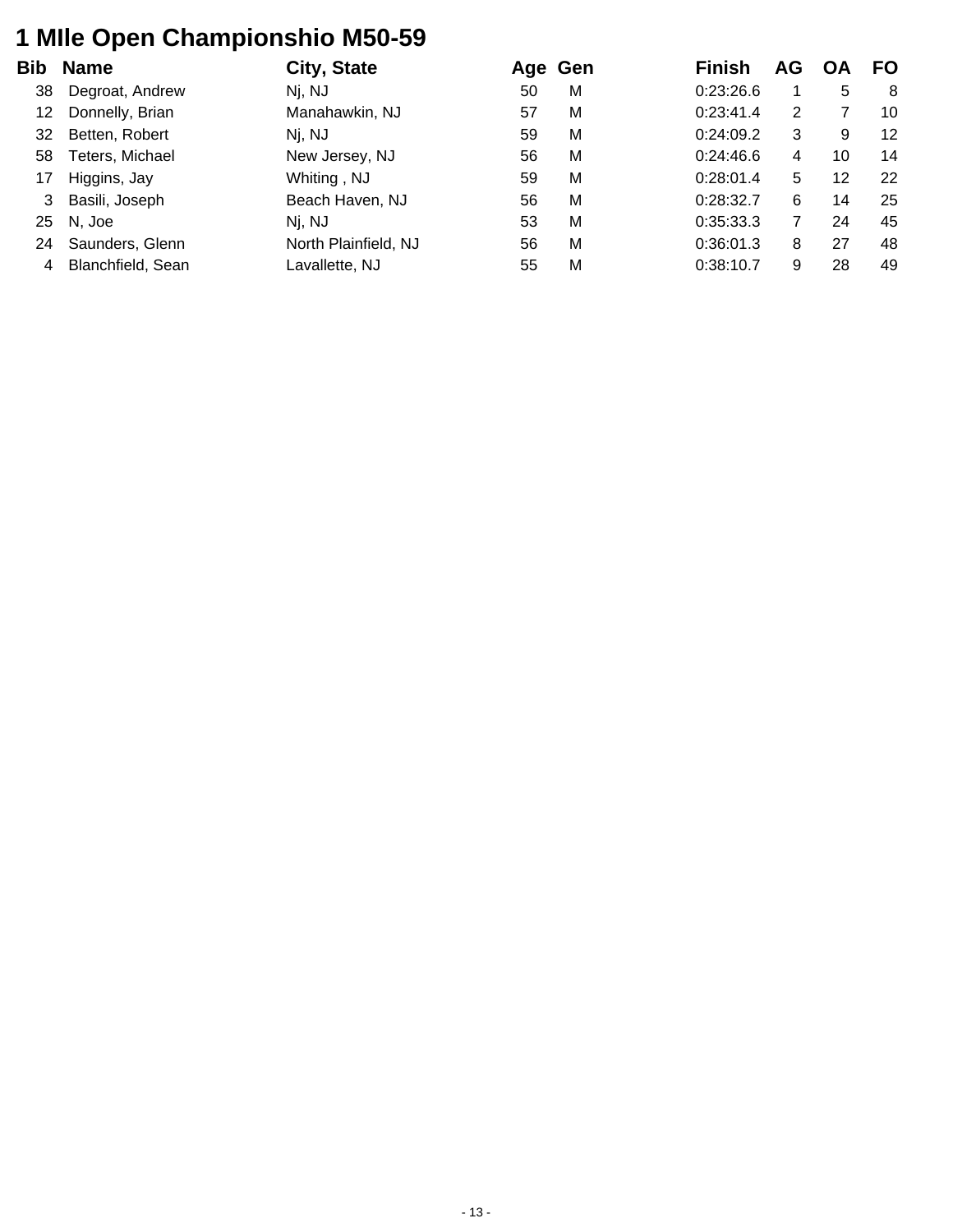### **1 MIle Open Championshio M60-69**

| Bib | <b>Name</b>       | City, State    |    | Age Gen | <b>Finish</b> | AG | <b>OA</b> | <b>FO</b> |
|-----|-------------------|----------------|----|---------|---------------|----|-----------|-----------|
| 41  | Caucino, Joe      | Nj, NJ         | 60 | M       | 0.21:04.9     |    |           |           |
| 5   | Boland, Steve     | Lavallette, NJ | 67 | M       | 0:28:43.0     | 2. | 15        | 26        |
| 34  | Livingstone, John | Nj, NJ         | 62 | M       | 0.29:27.8     | 3  |           | 31        |
| 21  | Neill, Jim        | Caldwell, NJ   | 61 | M       | 0:31:29.9     | 4  | 19        | 35        |
| 37  | lannale, Tony     | Nj, NJ         | 61 | M       | 0:31:40.4     | 5. | 20        | 36        |
| 63  | Doughtery, Kevin  | New Jersey, NJ | 65 | M       | 0:34:19.7     | 6  | 22        | 43        |
| 55  | Hausmann, Steve   | New Jersey, NJ | 67 | M       | 0:35:38.2     |    | 26        | 47        |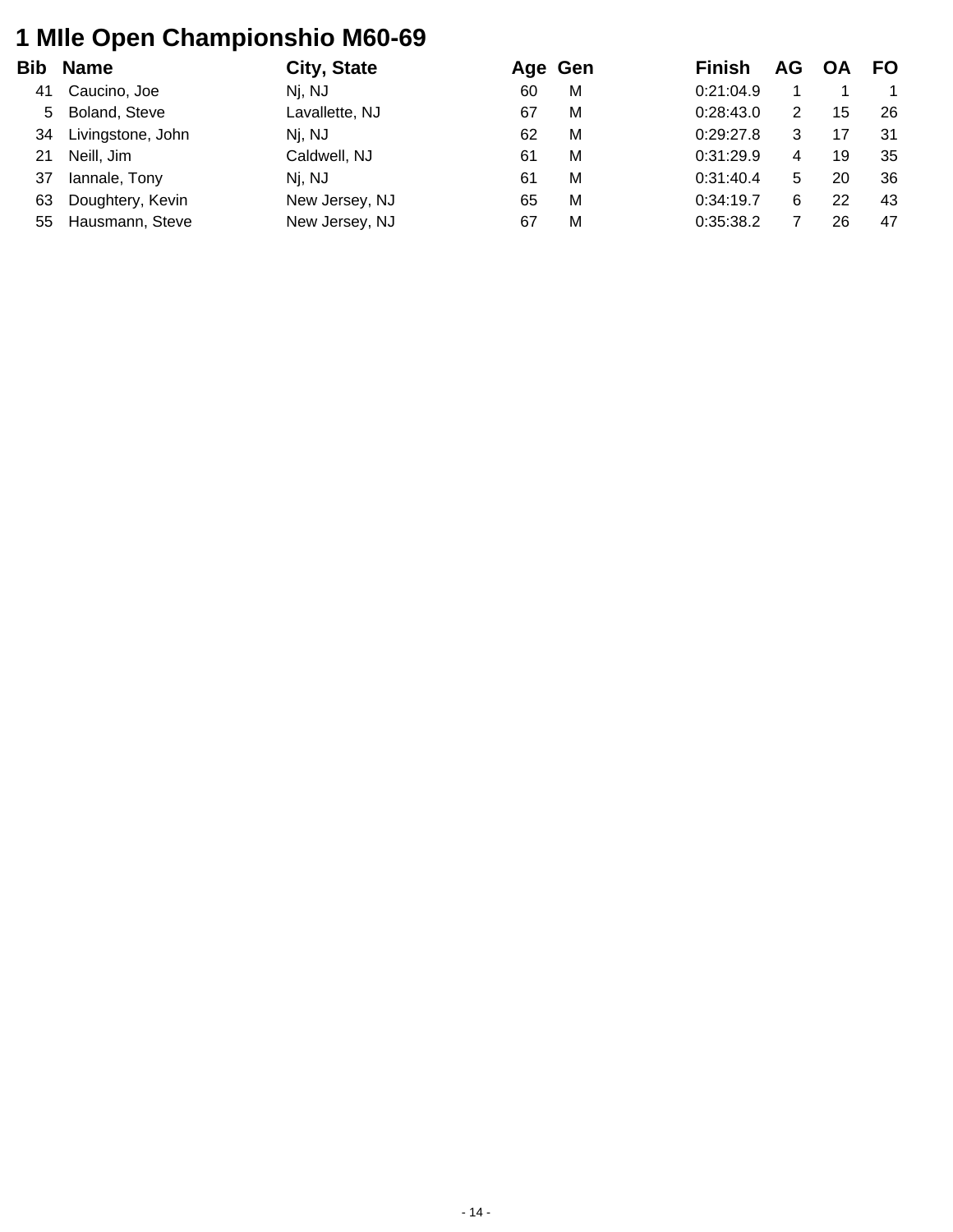### 1 Mile Open Championshio M70 and ove

| <b>Bib Name</b>      | <b>City, State</b> | Age Gen | Finish AG OA FO |           |    |
|----------------------|--------------------|---------|-----------------|-----------|----|
| 35 Cruikshank, Petey | Nj, NJ             | 74 M    | 0:35:10.0       | $1 \t 23$ | 44 |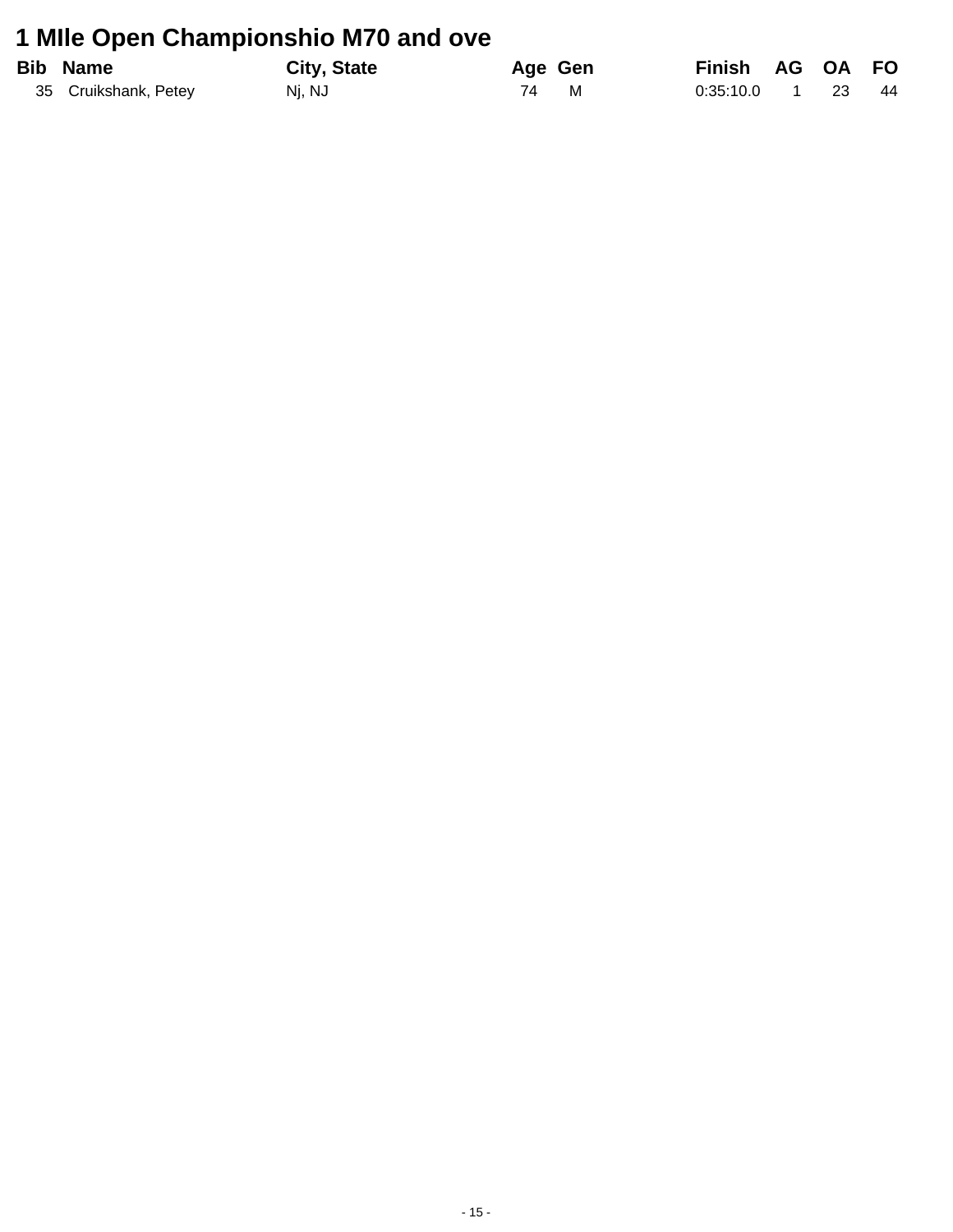#### **Wet Suit Division F1-99**

#### **Bib Name**

6 Burn-Sluk, Julie

City, State Verona, NJ

Age Gen  $\overline{41}$  $\mathsf F$ 

**Finish** AG OA FO  $0:30:46.0$  $\mathbf{1}$  $\sim$  1  $\mathbf{3}$